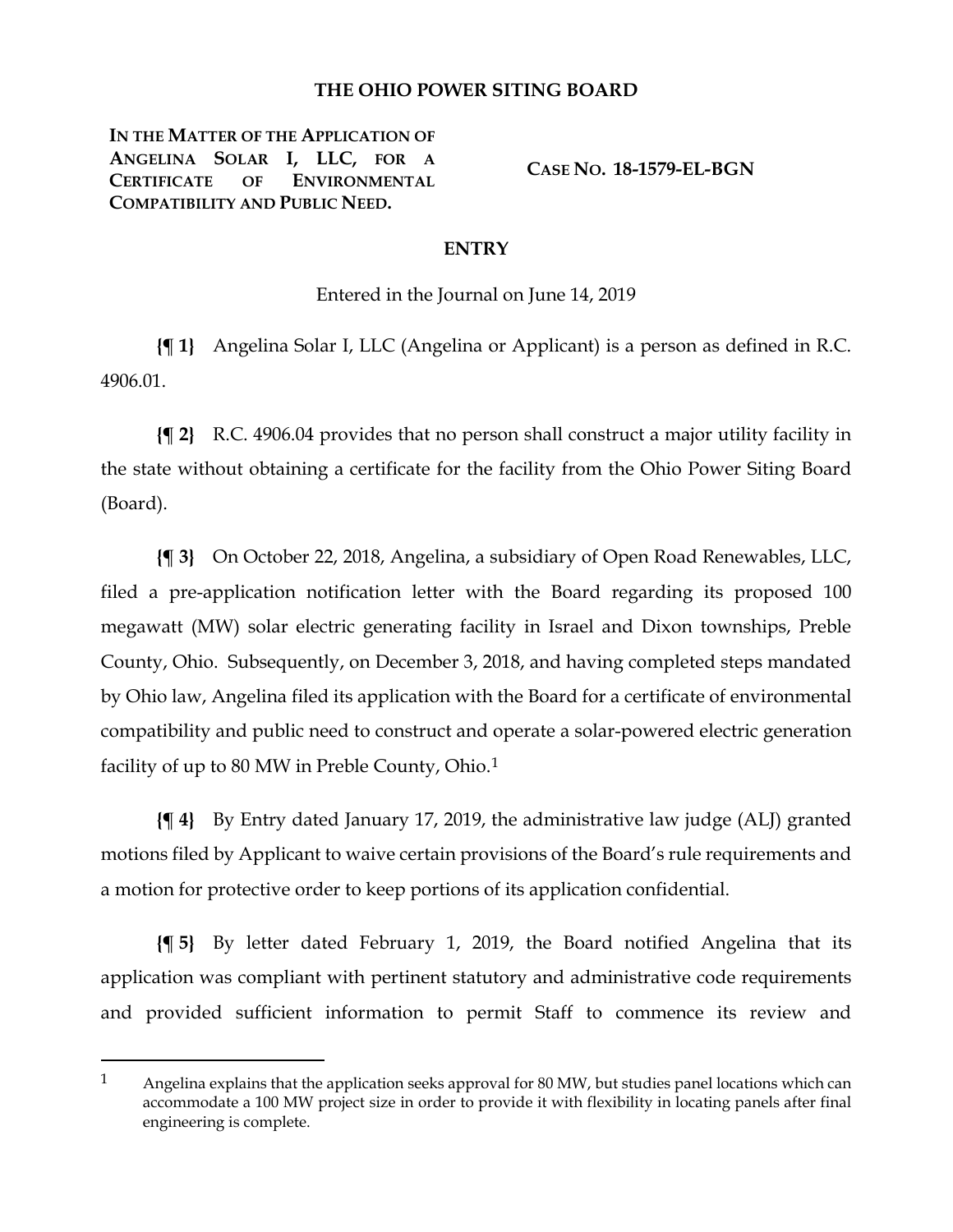$\overline{a}$ 

investigation. And, on February 7, 2019, Angelina filed a certificate of service of its accepted and complete application and proof that it submitted its application fee to the Treasurer of the State of Ohio as required by Ohio Adm.Code 4906-3-07.

**{¶ 6}** Pursuant to subsequent Entries, the ALJ issued a procedural schedule, granted various notices and motions to intervene by effected governmental entities and a group of concerned citizens, granted a motion filed by Angelina to call and continue the original evidentiary hearing, established a date to reconvene the hearing, and granted a motion filed by Staff to continue the hearing. As result of those entries, the evidentiary hearing is currently scheduled to reconvene on June 19, 2019.

**{¶ 7}** On June 14, 2019, Applicant filed a joint stipulation and recommendation (Stipulation) entered into by Angelina, the Ohio Farm Bureau Federation, the Preble County Commissioners, the Preble County Engineer, the Preble County Soil & Water Conservation District, the Board of Trustees of Israel Township, the Board of Trustees of Dixon Township, the Preble County Planning Commission, and the Staff of the Ohio Power Siting Board.[2](#page-1-0)

**{¶ 8}** Also on June 14, 2019, Applicant filed a motion to continue the evidentiary hearing and request for expedited ruling. Angelina requests that the evidentiary hearing be continued such that the parties have time to prepare testimony regarding the terms of the Stipulation. Angelina proposes that the June 19, 2019 hearing date be converted into a status conference where the parties can discuss with the ALJ, either in person or telephonically, dates for submitting testimony in support of or against the Stipulation, as well as a new date for the evidentiary hearing to reconvene. For additional cause, Angelina represents that one of its intended witnesses is not available for the currently scheduled hearing date and that a continuance will allow for the witness's participation. Finally, Applicant's counsel

<span id="page-1-0"></span><sup>&</sup>lt;sup>2</sup> Not joining the Stipulation are the Eaton Community School District and the Concerned Citizens of Preble County, LLC, Robert Black, Marja Brandly and Michael Irwin, Campbell Brandly Farms, LLC, Kevin and Tina Jackson, Vonderhaar Family ARC, LLC, and Vonderhaar Farms, Inc.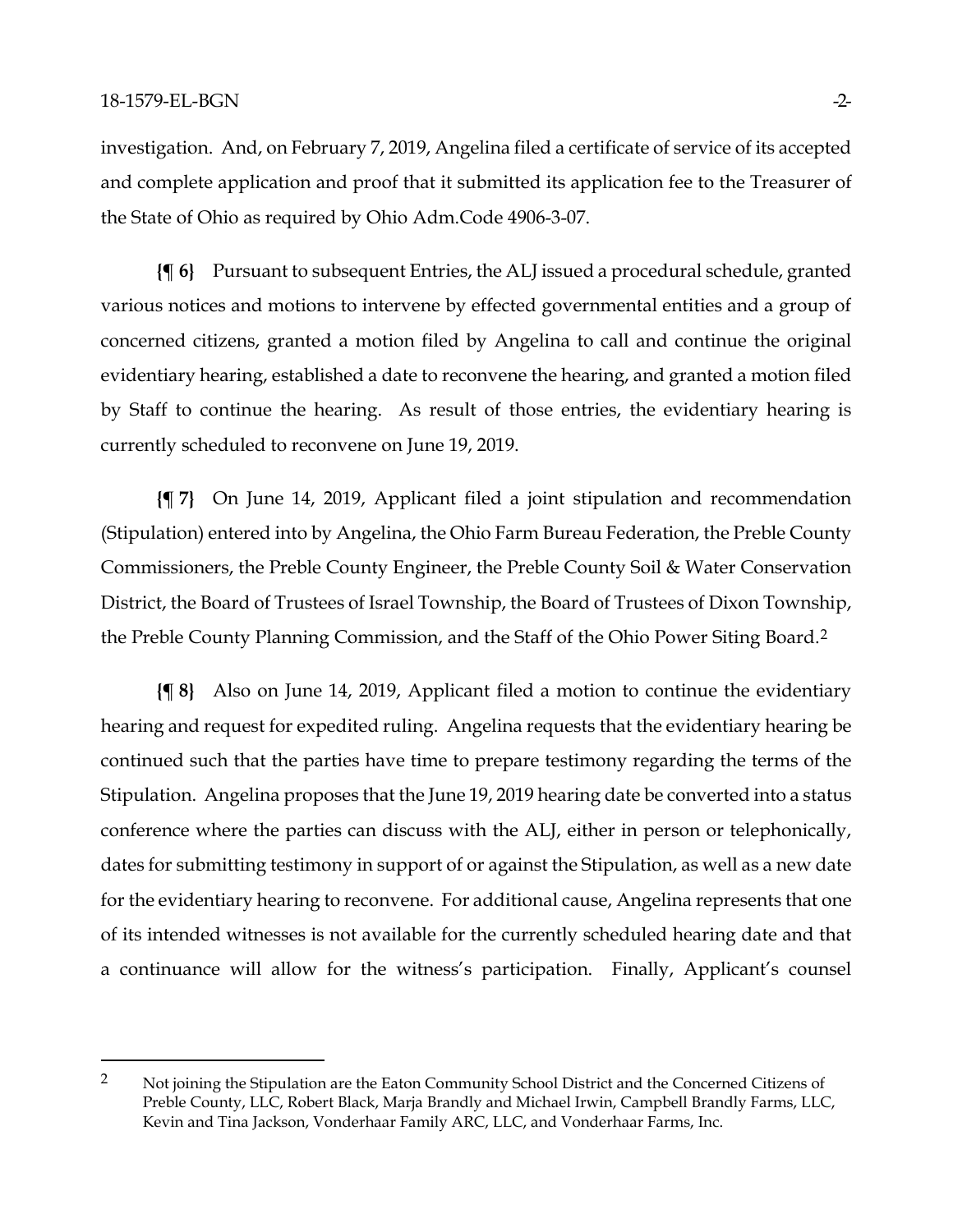represents that counsel for all other parties have been contacted, and none oppose the continuance or an expedited ruling without further memoranda.

**{¶ 9}** The ALJ finds that Angelina's motion to continue the evidentiary hearing and suggestion to hold a status conference to discuss future dates is reasonable and should be granted. Accordingly, the evidentiary hearing currently scheduled to recommence on June 19, 2019, is cancelled and will be continued to a date determined by subsequent entry. Meanwhile, the ALJ will conduct a telephonic status conference on June 19, 2019 at 10:00 a.m. Counsel for Angelina shall contact the ALJ and all parties with a conference-call number and all information necessary to participate in that call prior to the scheduled date.

**{¶ 10}** It is, therefore,

**{¶ 11}** ORDERED, That Angelina's motion to continue the evidentiary hearing be granted as stated in Paragraph 9. It is, further,

**{¶ 12}** ORDERED, That counsel for Angelina provide the necessary information for the ALJ to conduct a telephonic status conference with counsel for all parties on June 19, 2019, at 10:00 a.m. as stated in Paragraph 9. It is, further,

**{¶ 13}** ORDERED, That a copy of this Entry be served upon all parties and interested persons of record.

## THE OHIO POWER SITING BOARD

*/s/Patricia A. Schabo*

By: Patricia A. Schabo Administrative Law Judge

MJA/hac